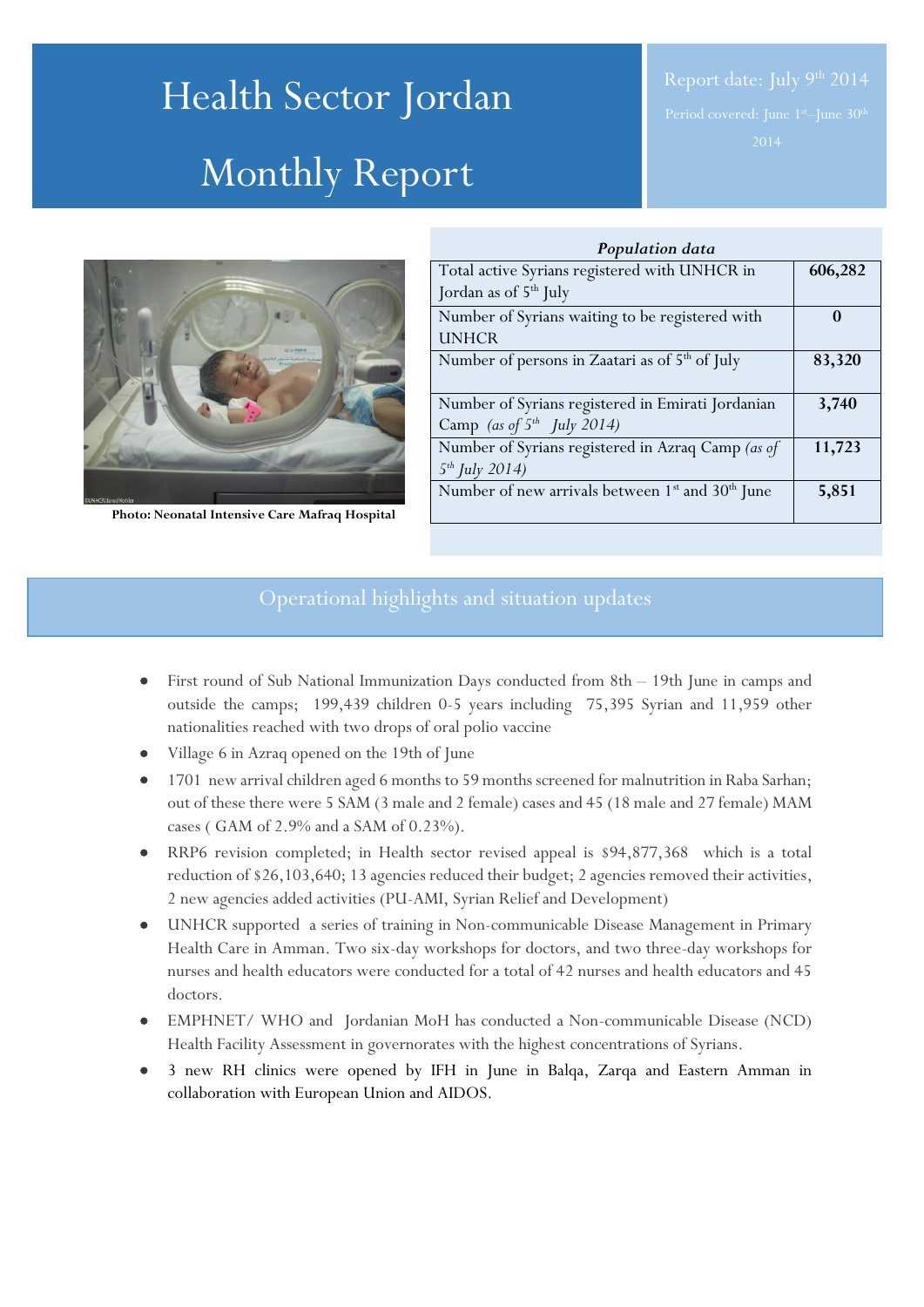#### **Coordination**

- **Nutrition Sub-Working Group** met on 24th of June . UNICEF/Save the Children presented recent analysis of Infant and Young child feeding (IYCF) activities in Syrian response in Jordan. **Main findings**: IYCF activities currently implemented vary among agencies depending on context (camp or outside camp) and intervention structure; monitoring of progress to be strengthened; current focus on exclusive breastfeeding promotion with less emphasis on complementary feeding; information on non-breastfed infants is limited regarding both the use of infant formula and complementary feeding **Next steps**: 1. Scale up IYCF activities using a minimum package through establishment of Mother-Baby Friendly Spaces for breastfeeding, service provision for non-breastfed infants; communication/ counselling/ mentoring by peer support groups, IYCF counselors, health workers and promotion of adequate, safe and age appropriate complementary feeding (CF). 2. Develop and invest in a targeted communication or behavioral change campaign based on the findings of sound formative research. 3. Use standard indicators for monitoring progress in reaching pregnant women and mothers of children 0-23 months old.
- **Community Health Task Force** held on June 18th chaired by IFRC. **Main highlights** : 1. Matrix of community level activities has been compiled for Irbid thus far. Preliminary observations : Some partners have only Jordanian CHVs or a low number of Syrians. A balance of 50% Jordanians and 50% Syrians would allow agencies to reach more Syrians. Beneficiary selection methodologies should be documented by each agency. Most of the agencies are doing household visits but few are involved in mass mobilization campaigns which could reach more people than HH visits alone. 2. Standardized tools will be annexed to the CH strategy these include ToR Health committees and CHV supervisors; home visit checklists; data collection tools and key data to be collected. Reporting tools will be developed after home visit checklists and data collection tools reviewed
- **War Wounded Coordination Meeting held on the 11th of June. Main points** 1. A number of different actors providing various services for war wounded but transfer of cases between different providers still very limited due to lack of coordination and communication between agencies; some referral has started taking place as a result of establishing the coordination meetings. 2. Organizations encouraged to improve patient care at all stages and not only the management of the acute injury. 3. Early discharge of some cases has been noted in Raba'a Al Sarhan, organization encouraged to be careful when discharging patients to Raba'a Al Sarhan and consider the situation there with long waiting time for transfer and registration and the need for access to ongoing care. 4. Some protection concerns to be raised for cases transferred directly from borders to facilities.

#### **Assessments/Surveys**

 **Non-communicable Disease Health Facility Assessment:** EMPHNET in coordination with the WHO and the Jordanian Ministry of Health (MoH) conducted a Non-communicable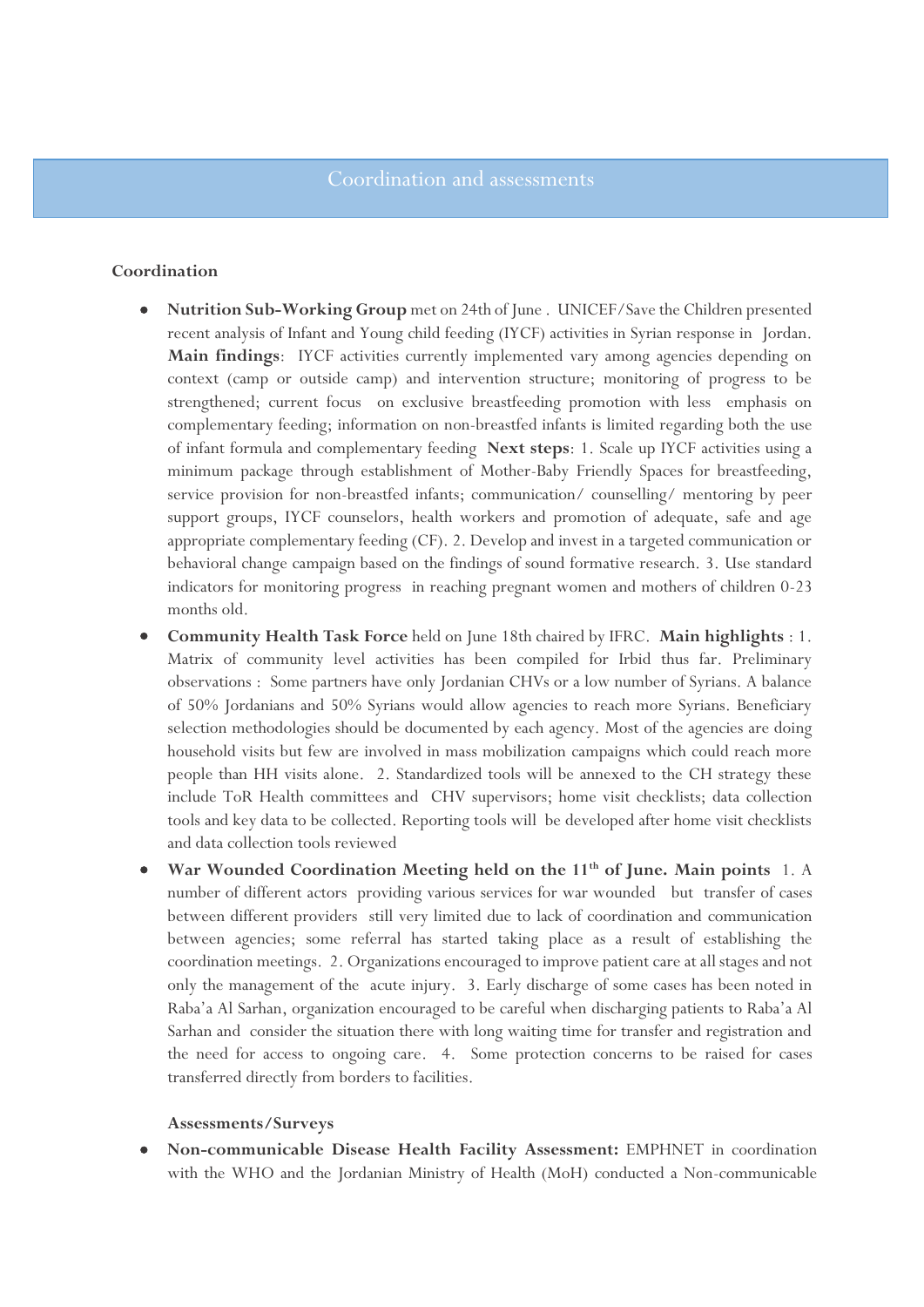Disease (NCD) Health Facility Assessment. The purpose is to identify gaps in NCD health services at MoH health facilities serving Syrian refugees and was conducted in governorates with the highest concentration of Syrian refugees: Ajloun, Jarash, Irbid, Mafraq/ North Badiah, and Zarqa. An assessment tool was developed based on existing WHO health facility assessment tools (SARA), standard guidelines for NCDs and consultations with WHO, MoH, and the NCD Task Force. 5 field teams of health professionals received a two-day training and conducted an additional two-day pilot. The assessment was implemented over a two week period. Data collected from the assessment will be analyzed in joint consultation with WHO. A full report will be published and final presentation on main findings and implications in August 2014.

 **Assessment of health status and access to health care of Syrian refugees in Jordan**: by WHO, Johns Hopkins School of Public Health (JHSPH) and UNHCR. Implementing partner was Jordan University of Science and Technology (JUST). Survey was implemented in Amman, Irbid, Mafraq, Ajloun, Jerash, Zarqa, Balqa, Madaba, Maan, Tafileh, and Aqaba governorates of Jordan. Training started on June 4th, 2014 and data collection finished on June 24th 2014. The final report will be shared soon.

### **Capacity Building**

 UNHCR supported training in Non-communicable Disease Management in Primary Health Care. The training was conducted by Primary Care Education International between  $14<sup>th</sup>$  and  $26<sup>th</sup>$ of June . Two six-day workshops for doctors, and two three-day workshops for nurses and health educators conducted for 42 nurses and health educators and 45 doctors. Participants were from Ministry of Health, NGOs, and UNRWA. All course materials and guidelines were translated into Arabic, and translation was provided. The training focused on the practical skills required to provide care for diabetes, hypertension and chronic respiratory disease in middle-income settings, using draft, up to date, evidence-based guidelines. Average test scores rose as follows: Doctors: pre-test score  $= 61.4\%$ ; post-test score  $= 70.4$ . Nurses and health educators: pre-test score  $= 51.5\%$ , post-test score  $= 67\%$ 

- During June IOM provided first health screening for Syrian refugees upon arrival at Raba'a al Sarhan Transit Center (RSTC). Total screened persons 8,598 with 4,522 (53 %) female. 1,727 individuals screened positive: yellow were 1,451 (17%) and 276 were red (3%). The ratio between male and females was 1:1.1.
- During June IOM in Raba Sarhan received 44 cases (82% male and 18% female) who were war wounded and early discharged from 6 hospitals Al-Ramtha Hospital, Al-Maqased Charity Hospital, Al-Dulel Hospital, Al-Jazera Hospital, Islamic Hospital, A'akela Hospital.
- During June 3,915 Syrian refugee children were vaccinated against measles aged 6 months to 15 years with a coverage rate of 99.91 % (3 individuals have not received the vaccine due to pregnancy (2) and other contraindication (1))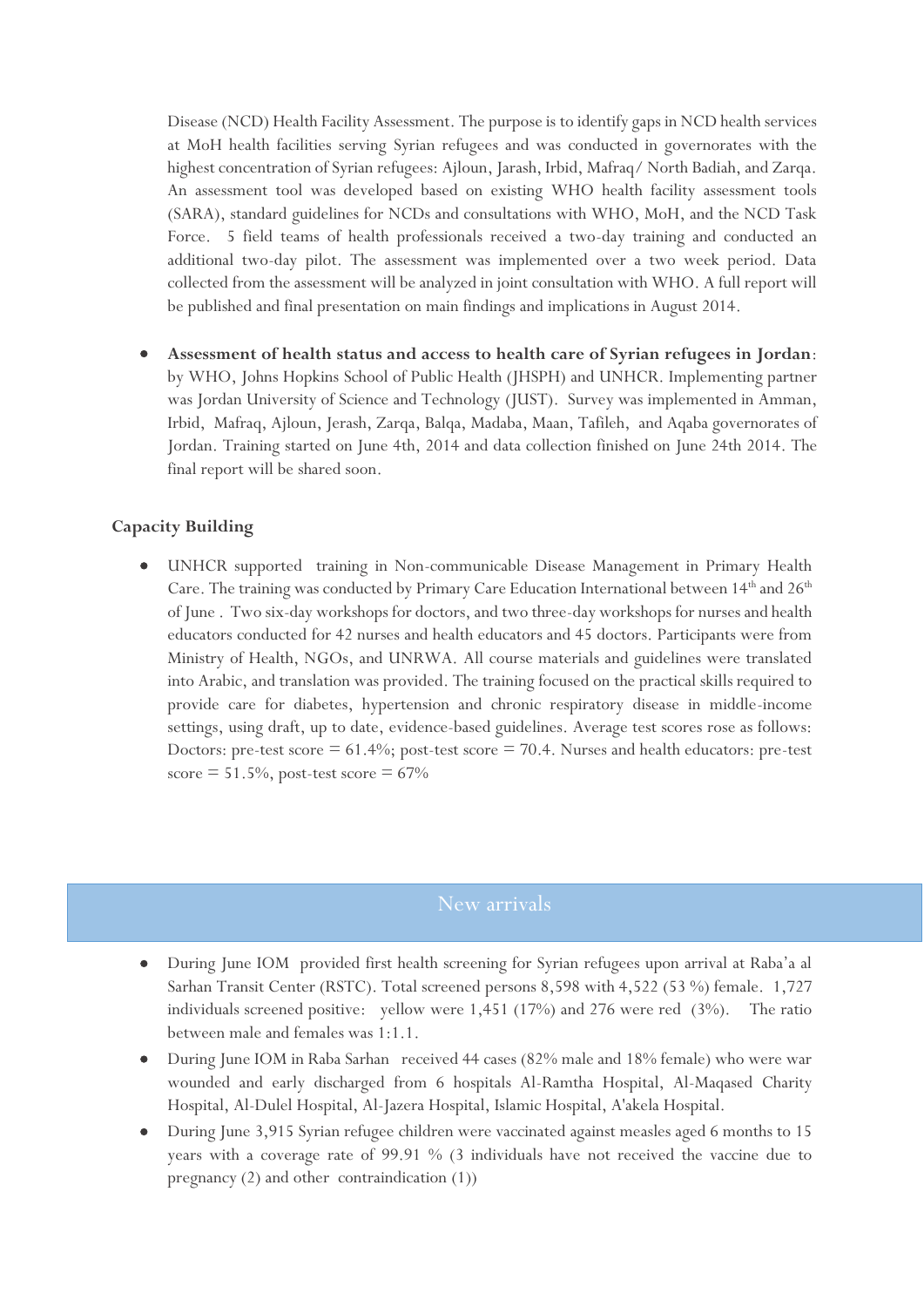- 4,085 Syrian refugees children were vaccinated against polio aged 0 to 15 years with a coverage of 99.97% (contraindication 1 child ) and 1,717 were provided Vitamin A from 6 months to 5 years.
- For the month of June there were 5 SAM (3 male and 2 female) cases and 45 (18 male and 27 female) MAM cases out of 1701 screened children aged 5 months to 59 months in Raba Sarhan. This is a GAM of 2.9% and a SAM of 0.23%. These rates will be monitored monthly.

# Health Services

### **Zaatari**

- Marked decrease in acute watery diarrhoea and acute bloody diarrhoea cases, with increased reporting of Respiratory Tract infection and chicken pox cases.
- FPSC distributed mobility aids for cerebral palsy patients including 4 CP chairs,7 standing frames, 2 wheelchairs, 1 walker, and 4 medical shoes, and 2 orthoses.
- REACH Assessment was shared in the outbreak response meeting with low routine immunization coverage of 41.1%. a follow up meeting was conducted to discuss an action plan to increase the coverage through including the follow up on routine immunization within the IRD CHVs daily work activities.

### **Azraq**

- Village 6 in Azraq opened on the 19th of June with Block 1, 2 and 3 being the 1st block allocated – IMC is planning to open the clinic in village 6 soon; IFRC Hospital opening is pending signing an MoU with Ministry of Health.
- 2 mortalities reported in June, both are less than 5 years old: 1 day-old neonate passed away on the 29th of June he suffered congenital heart disease; 3 months old female died on the 28th of June soon after arrival in Azraq during the relocation of the informal tented settlements; she suffered severe dehydration/ congenital intestinal anomaly.
- During the month of June a total of 5594 consultations were performed (4810 Acute, 300 chronic medical conditions, 56 mental health conditions and 48 were injuries).
	- o For acute condition the 3 main diagnoses were respiratory tract infection (43% of total consultations) followed by watery diarrhoea (20 % of total consultations) followed by skin conditions (7% of total consultations);
	- o For chronic conditions: the 3 main diagnosis were Hypertension (17%) followed by Diabetes (16%) followed by ischemic heart diseases (2%);
	- o For Mental Health: Severe emotional disorder (34%) followed by psychotic disorders  $(23%)$ .
	- o A total of 135 referrals were done to Tutunji hospital, number is relatively high due to the lack of secondary health care in the camp combined with the need for multiple referrals for some cases. Referrals were under the following categories - Paediatric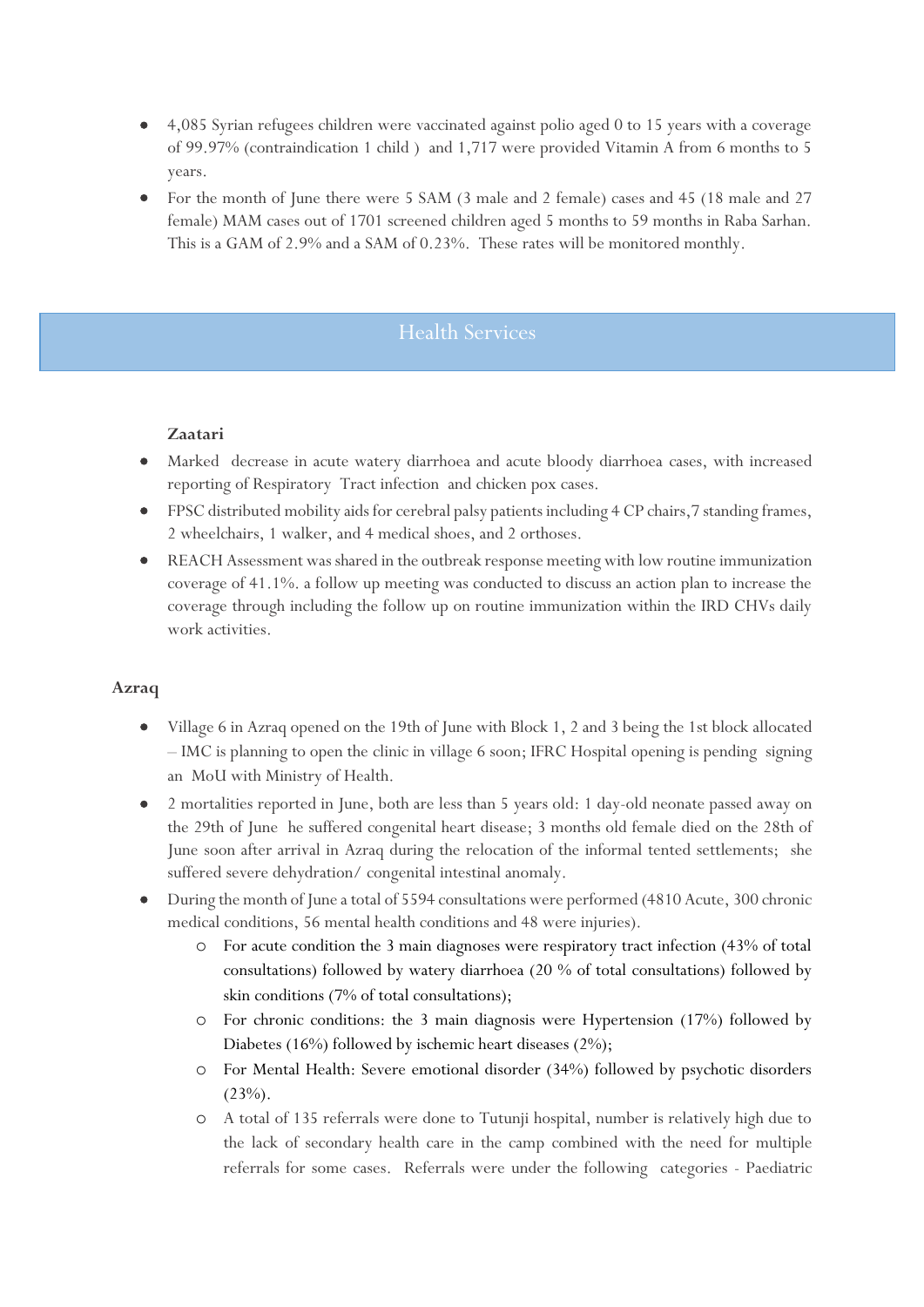medicine: 31, General Surgery: 6; Internal medicine: 57; Obstetrics: 9 Gynaecology: 7 and other: 25

- ANC tetanus toxoid activities in Village 3 in Azraq are still only twice weekly due to cold chain problems with the fridge; UNICEF is following this and in the meantime MOH vaccinators are bringing the vaccines twice a week;
- Week 24 bloody diarrhoea threshold reached (over 5 cases): 6 samples collected and sent to public health lab in Zarqa, lab results were negative and patients improved

### **Urban**

 For the period of 31 May to 13 June MoH provided the following health services for Syrians in Irbid governorate: in Hospitals: 2016 outpatient visits, 1314 emergency department visits, 300 inpatients and 87 surgeries; while in Public Health Centres 7687 health services were provided

- MoH/UNICEF/WHO/UNHCR and partners implemented first round of Sub National Immunization Days (SNIDs) from 8th – 19th June in camps and outside the camps.
- Out of camp SNIDs from 8th -11th June 2014: 178,337 children 0-5 years received two drops of Oral Polio Vaccine including 54,293 Syrian and 11,959 other nationalities children.
- In Zaatri camp from 15-19th of June by the 120 IRD CHVs and 20 staff from IOM for mopping up. Coordination and monitoring by MoH, UNHCR, UNICEF and IRD. House sprays, vouchers, and finger markers were used to prove vaccination. A total of 18,851 children underfive were vaccinated. With administrative coverage of 105% and rapid convenience assessment of 97.8% by (SCJ and SCI). There is a follow-up plan to cover the children that were missed.
- In Azraq Camp on the 16th, 17th and the 19th of June, a total of 1351 children were vaccinated; including EJC camp the the total number of 0-5 years children who received two drops of Oral Polio Vaccine was 21,102
- In total 199,439 children 0-5 years include 75,395 Syrian and 11,959 other nationalities children in camps and host community have been reached with two drops of oral polio vaccine during the first round of SNDIs in Jordan.
- UNICEF delivered 2.5 million doses of tOPV to MoH for the use of upcoming SNIDs in August and two NIDs planned for October and November 2014.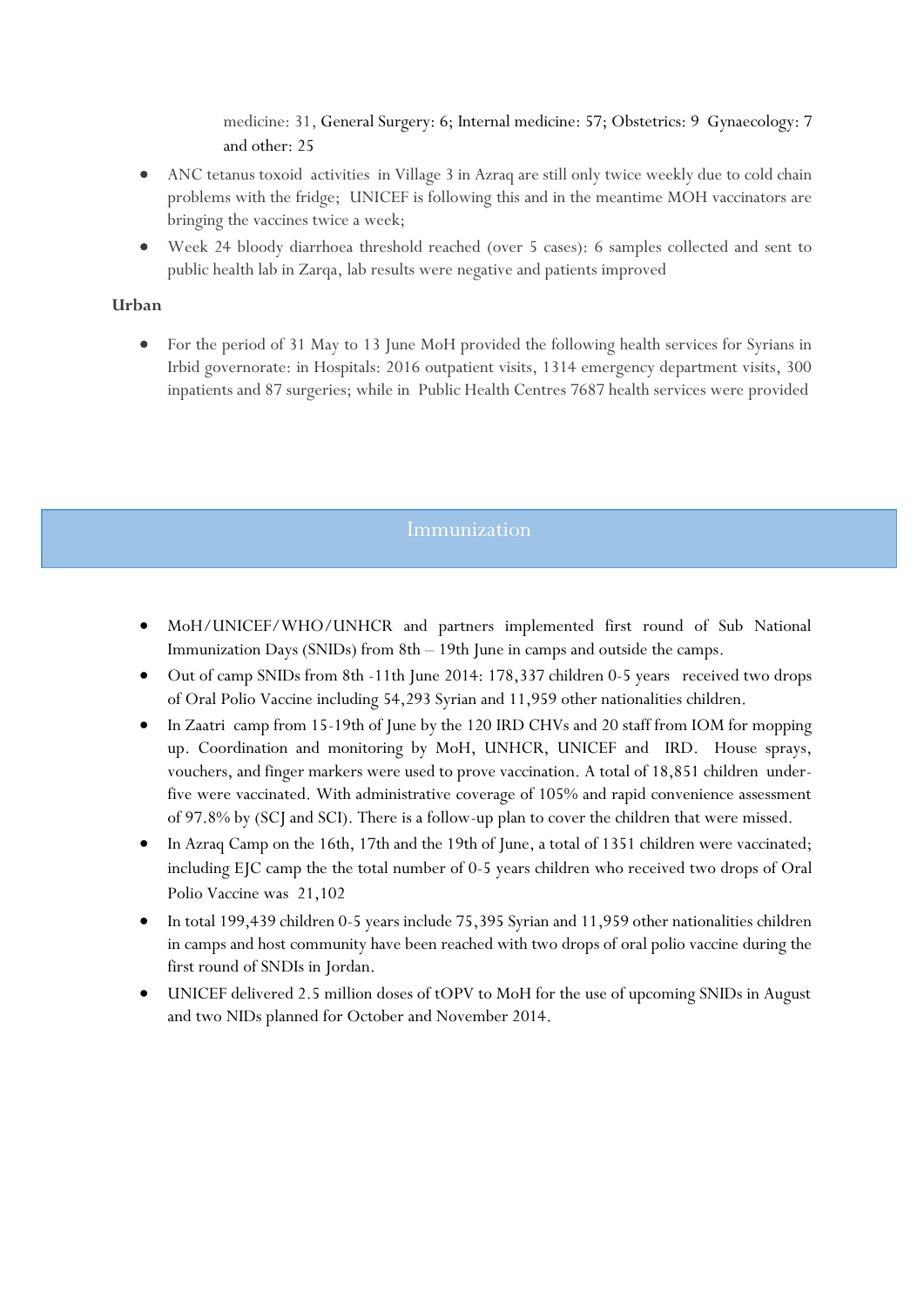## Tuberculosis

 IOM TB team started to support treatment in three new confirmed TB cases; 2 pulmonary and 1 extrapulmonary. The total number of TB cases since March 2012 amongst Syrians is 130; 91 pulmonary including 4 MDR cases and 39 extrapulmonary. 81 cases out of the 130 cases have completed their treatment successfully.

# Reproductive Health

- IFH in collaboration with UNFPA trained 22 health care providers in MISP and RH protocols in June.
- 3 new RH clinics for IFH were opened in June in Balqa, Zarqa and Eastern Amman in collaboration with European Union and AIDOS. These clinics are in urban settings and will target Syrian refugees and affected Jordanian populations and provide ANC, PNC, STI, FP, GBV, awareness and referral services. These complement current services as according to RH mapping and field assessments these areas were not covered.
- UNFPA in collaboration with JHAS and other health partners organised the first round table discussion on 12th of June in Zaatri. The first topic was "Antenatal care". 22 participants from JHAS, MFH, MdM, RAF and Syrian clinics actively discussed the ANC protocol in Jordan and discussed how to standardize it, ANC distributed to concerned agencies and exchanged experiences and tools. UNFPA found this to be a good practice which could be adopted on a monthly basis to enhance collaboration and standardization of care among all partners.
- 231 New-born Baby health kits and 227 mother kits were distributed to the new born babies and mothers during their discharge from the delivery rooms in Za'atari and Azraq camps
- As follow up on the Maternal and New-born services Rapid Health Facility Assessment at the national level the national action plan for maternal, Perinatal and Neonatal health services in Jordan 2014-2017 has been finalized and handed over to his excellency Minister of Health for endorsement

- Supercereal plus blanket distribution for children between 6-59 months was done on  $29-30<sup>th</sup>$ June for 3201 children.
- During June 2,683 pregnant and lactating mothers reached with infant and young child feeding promotion and counselling through UNICEF/Save the Children Jordan (SCJ) Infant and Young Child Feeding (IYCF) centres in Za'atari, EJC, Azraq camps host community and RSTC. In